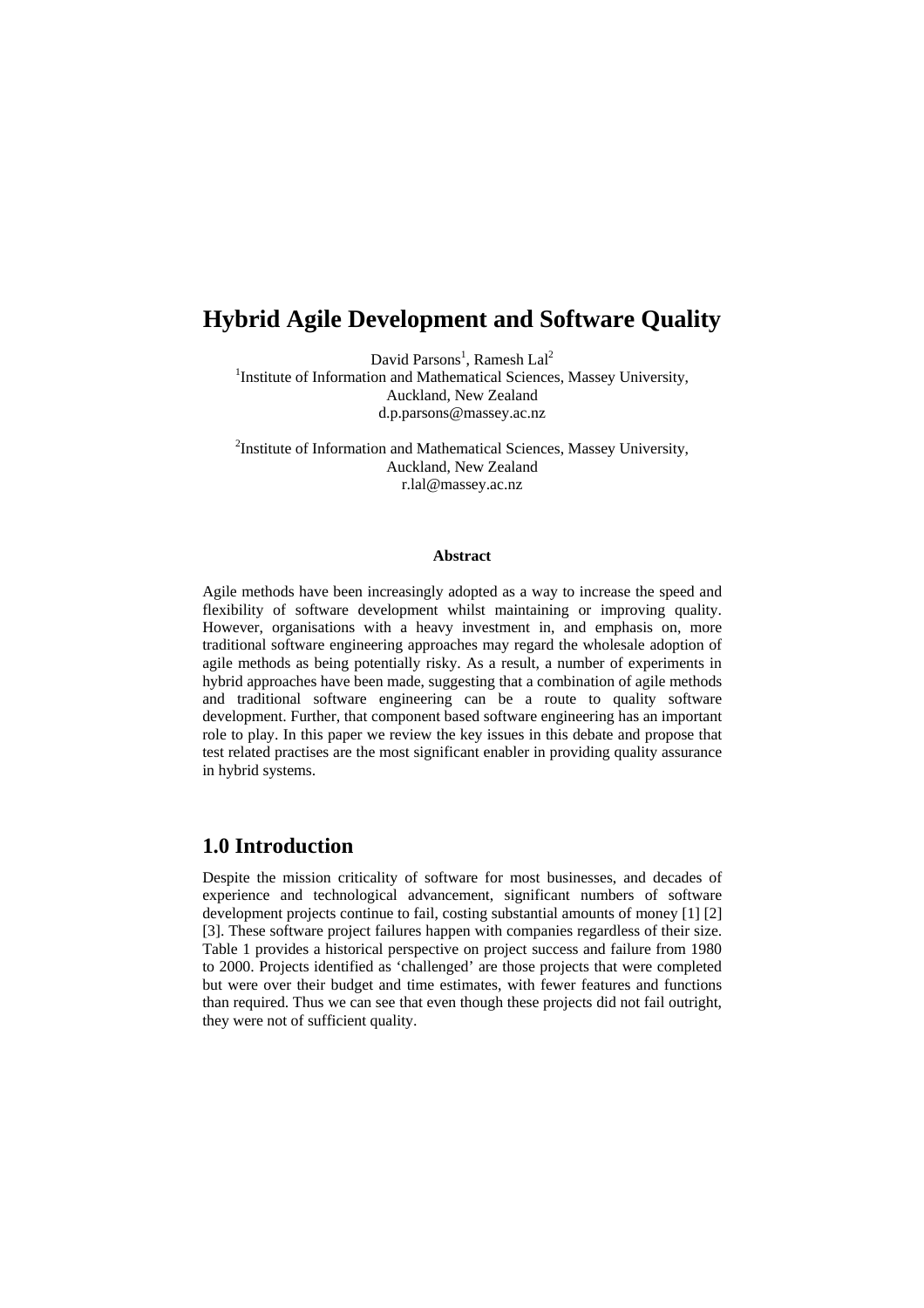| Year | <b>Succeeded</b> | <b>Failed</b> | <b>Challenged</b> |
|------|------------------|---------------|-------------------|
| 1980 | 5%               | 48%           | 47%               |
| 1994 | 16%              | 31%           | 53%               |
| 1996 | 27%              | 40%           | 33%               |
| 1998 | 26%              | 28%           | 46%               |
| 2000 | 28%              | 23%           | 49%               |

Sources: [4], [5]

Table 1: A historical perspective on project success and failure (1980-2000)

The statistics do suggest that there has been some improvement in success rates, and a significant decrease in the proportion of failed projects. However the percentage of completed projects that are of insufficient quality seems to have remained fairly constant.

Some writers assert that formal software development methodologies have a positive impact on project success [6],[7],[8]. The Standish Group 2001 report [5] states that the use of a formal methodology should increase the chance of project success by 16%. We need to be aware however that use of a methodology is not the only factor, and the available literature provides many perspectives on project failures that occur despite the significant progress made in development methodologies and tools [9],[10],[11]. These perspectives can be grouped into socio-organizational, technical, and economic factors [12].

Even where we might isolate the effect of methodologies from other factors, we have to be aware of the number and diversity of methods that might be applied, It has been estimated by Jayaratna [13] that there are over 1,000 software development methodologies world-wide, and these cover a range of approaches, including ad-hoc, prescriptive, agile and hybrid [14],[15]. Table 2 summarises some of the key methodologies and their evolution since the 1960s.

Whether despite, or because of, the plethora of methods developed in the 1980s and 1990s, several key problems have remained with software development, including how to develop systems quickly while accommodating requests for changes late in development process and how to maintain quality while controlling costs [16]. In response to these problems, a new set of informal analysis and design approaches emerged, initially known as lightweight methods but later renamed agile methods by their promoters due to the potentially derogatory use of the term 'lightweight' [17]. It appears that agile methods are becoming increasingly popular and many organisations are adopting this new way of developing software. A number of reasons have been suggested as to why these new methods are more appropriate for software development in a dynamic business environment such as the ability to; (a) move quickly and react to change, (b) accept and welcome change, (c) deviate from a plan and treat it as new information, (d) optimize communication among various stakeholders, and (e) learn from each agile project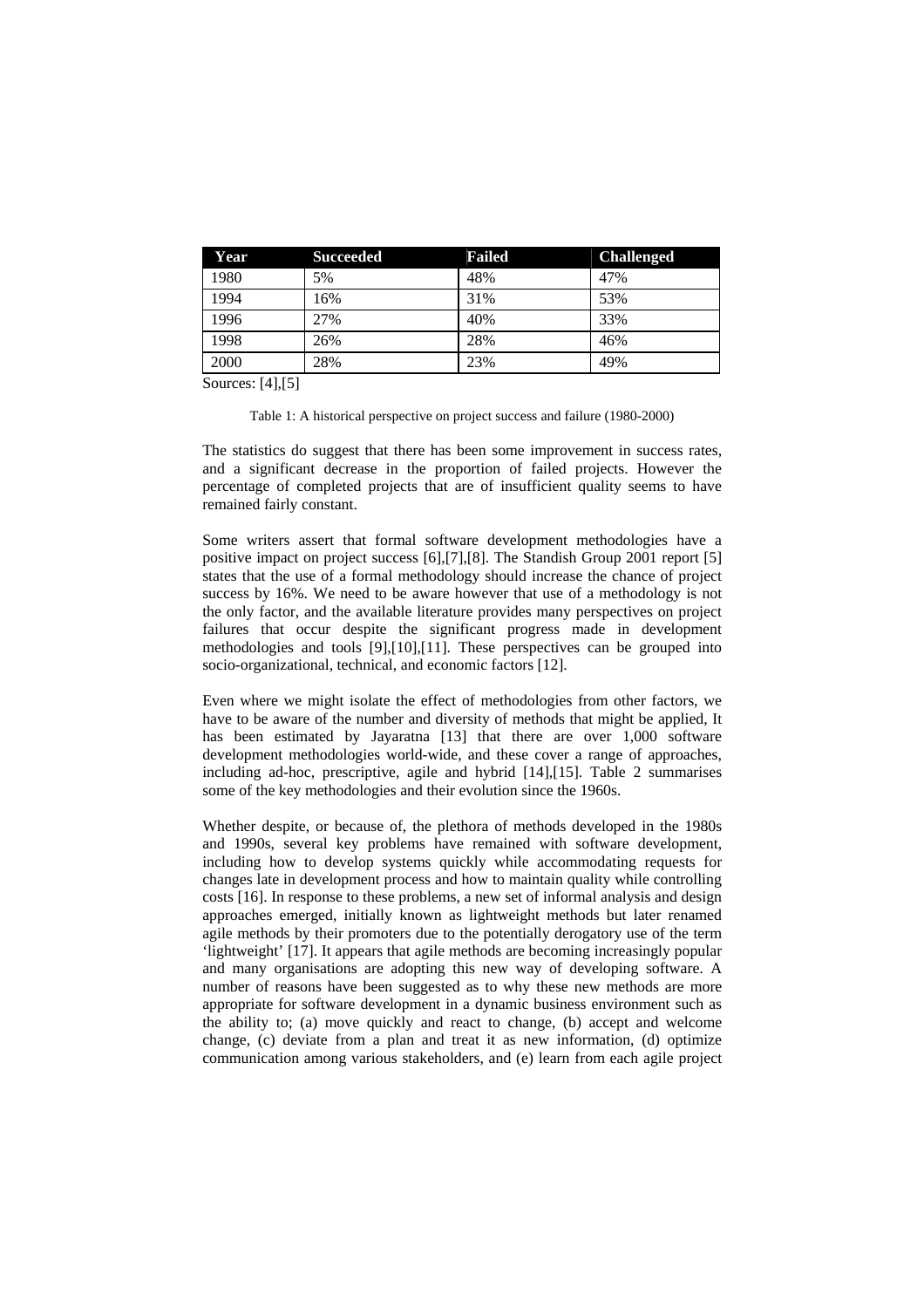[18]. However there seems to be more adoption on an ad-hoc basis than for strategic reasons, with adoption based on subjective accounts of how methods were used to design and develop software in a given organization [19].

| <b>Period</b>                       | Era                                                                                                   | <b>Methodology types</b>                                                                                                                                                                                                                                                                     |
|-------------------------------------|-------------------------------------------------------------------------------------------------------|----------------------------------------------------------------------------------------------------------------------------------------------------------------------------------------------------------------------------------------------------------------------------------------------|
| 1960s<br>and<br>early<br>1970s      | Pre-<br>Methodology<br>Era                                                                            | Ad-hoc approach                                                                                                                                                                                                                                                                              |
| Late<br>$1970s -$<br>early<br>1980s | Early<br>Methodology<br>Era -<br>prescriptive<br>methodology                                          | SDLC- waterfall model                                                                                                                                                                                                                                                                        |
| Mid<br>$1980s -$<br>late<br>1990s   | Methodology<br>$Era -$<br>proliferation,<br>software<br>engineering,<br>prescriptive<br>methodologies | Structured- STRADIS, Yourdon Systems Method,<br>SSADM, Jackson Systems Development; Data-<br>oriented- IE, Prototyping-RAD, Unified Process,<br>Object-Oriented Analysis, Participative-ETHICS,<br>Strategic-ISP, Systems-ISAC, SSM, MULTIVIEW,<br>Formal methods, Vienna Development Method |
| Late<br>1990s<br>onwards            | Post<br>Methodology<br>Era                                                                            | Ad-hoc, Agile methods; Scrum, Dynamic Systems<br>Development Method, Crystal Methods, Feature-<br>Driven Development, Lean Development, Extreme<br>Programming, Adaptive Software Development,<br>Agile modelling, Internet-speed development                                                |

Sources: [8], [14], [20], [13]

Table 2: Some key methodologies used for information systems development since the 1960s

There are claims that the use of agile development methods enables software to be created without the overheads of prescriptive methods but it appears that no major academic research has been undertaken to verify these claims and practices, or to provide a better understanding of the mechanics of agile methods. Therefore there is a potential risk in organisations migrating to agile methods without an understanding of how quality assurance can be maintained in a less formal approach. In this paper we look at quality assurance in the adoption of agile methods by organisations with a traditional software engineering ethos. We begin, in the following section, by describing the key features of agile methods. We then move on to look at how these methods might be adopted by organisations that wish to retain significant aspects of their current software engineering infrastructure and review some reported practice. We then consider the role of component based software engineering practice in ensuring software quality and consider how this can be integrated with an agile approach. Finally we address the main contribution of this paper, where we propose that test related practises are the most significant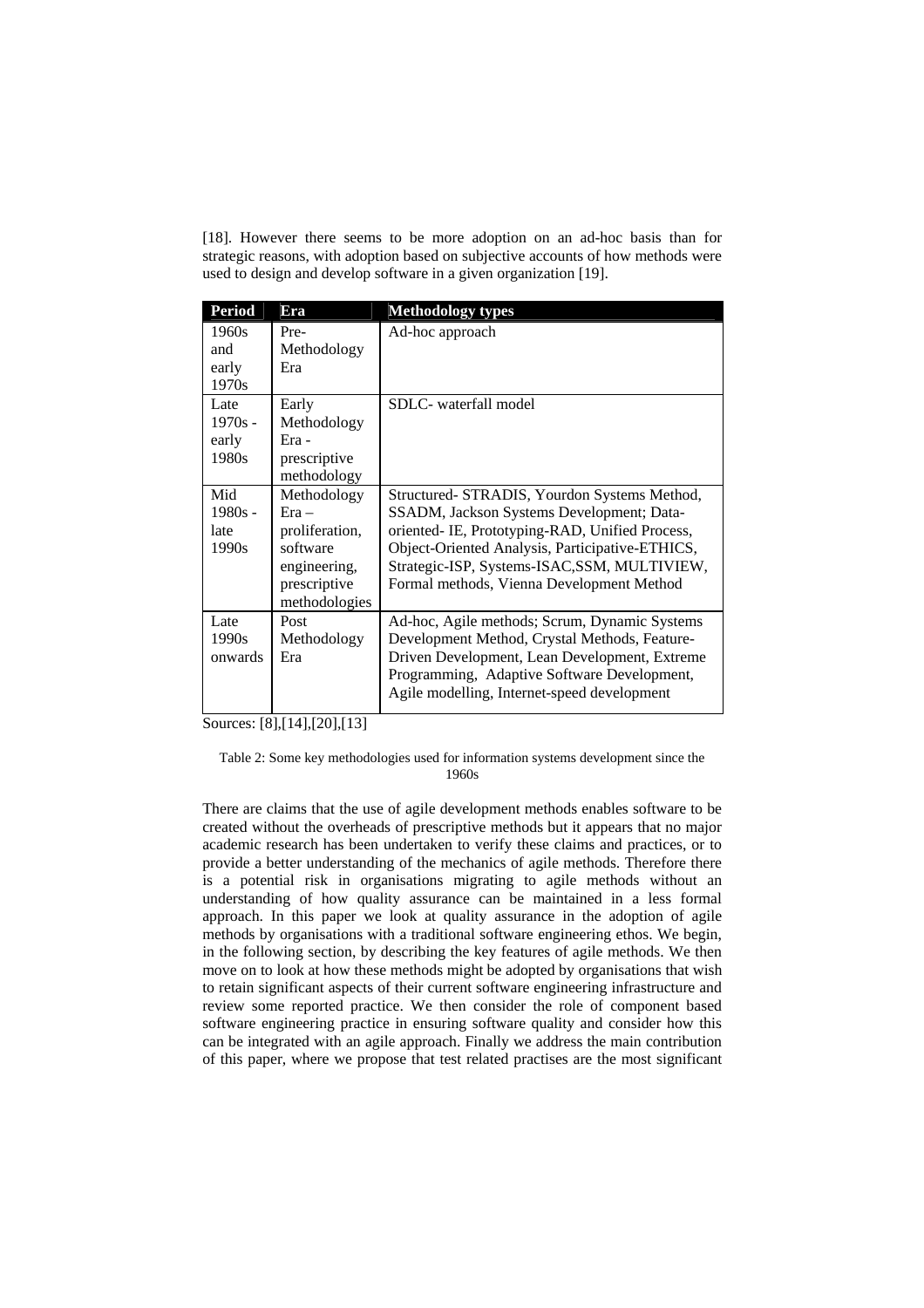enabler in providing quality assurance in hybrid systems. We conclude with some suggestions for further work.

## **2.0 Agile Methods**

In February 2001 a group of seventeen software experts got together in Snowbird ski resort in the Wasatch Mountains of Utah, to discuss the growing field of what used to be called lightweight methods [17]. They decided to use the term *agile* to describe these new methods and the agile software development manifesto was written, describing the values and principles of the agile movement [21]. Agile software development is seen as an alternative to software engineering driven development. Software engineering is often seen as a rigorous process that requires substantial planning, modelling, and creation of various artefacts. Table 3 lists methods that are part of the agile family, which are based on the belief that a better way of developing software is by actually creating the software itself rather than spending a considerable amount of time determining what is to be developed, planning the various activities of the software development, designing, and modelling the features of the software before embarking on any software construction work.

| <b>Method name</b>                        | Year  |
|-------------------------------------------|-------|
| Lean Development (LD)                     | 1980s |
| Dynamic Systems Development Method (DSDM) | 1995  |
| Scrum                                     | 1995  |
| <b>Crystal Methods</b>                    | 1998  |
| Extreme Programming (XP)                  | 1999  |
| Internet-speed development (ISD)          | 1999  |
| Adaptive Software Development (ASD)       | 2000  |
| Feature-Driven Development (FDD)          | 2002  |
| Agile modelling (AM)                      | 2002  |

Sources: [17], [19]

Table 3: Methods that are part of the agile family

The Manifesto for Agile Software Development states the following: "we are uncovering better ways of developing software by doing it and helping others to do it. Through this work we have come to value:

- *Individuals and interactions* over processes and tools.
- *Working software* over comprehensive documentation.
- *Customer collaboration* over contract negotiation.
- *Responding to change* over following a plan.

That is, while there is value in the items on the right, we value the items on the left more" ([17] p. xvii). These new methods attempt to provide balance between the items on right and the items on the left, rather than replacing the items on the right. According to Martin [22] it is a useful compromise between no process and too much process, providing just enough process to gain a reasonable payoff.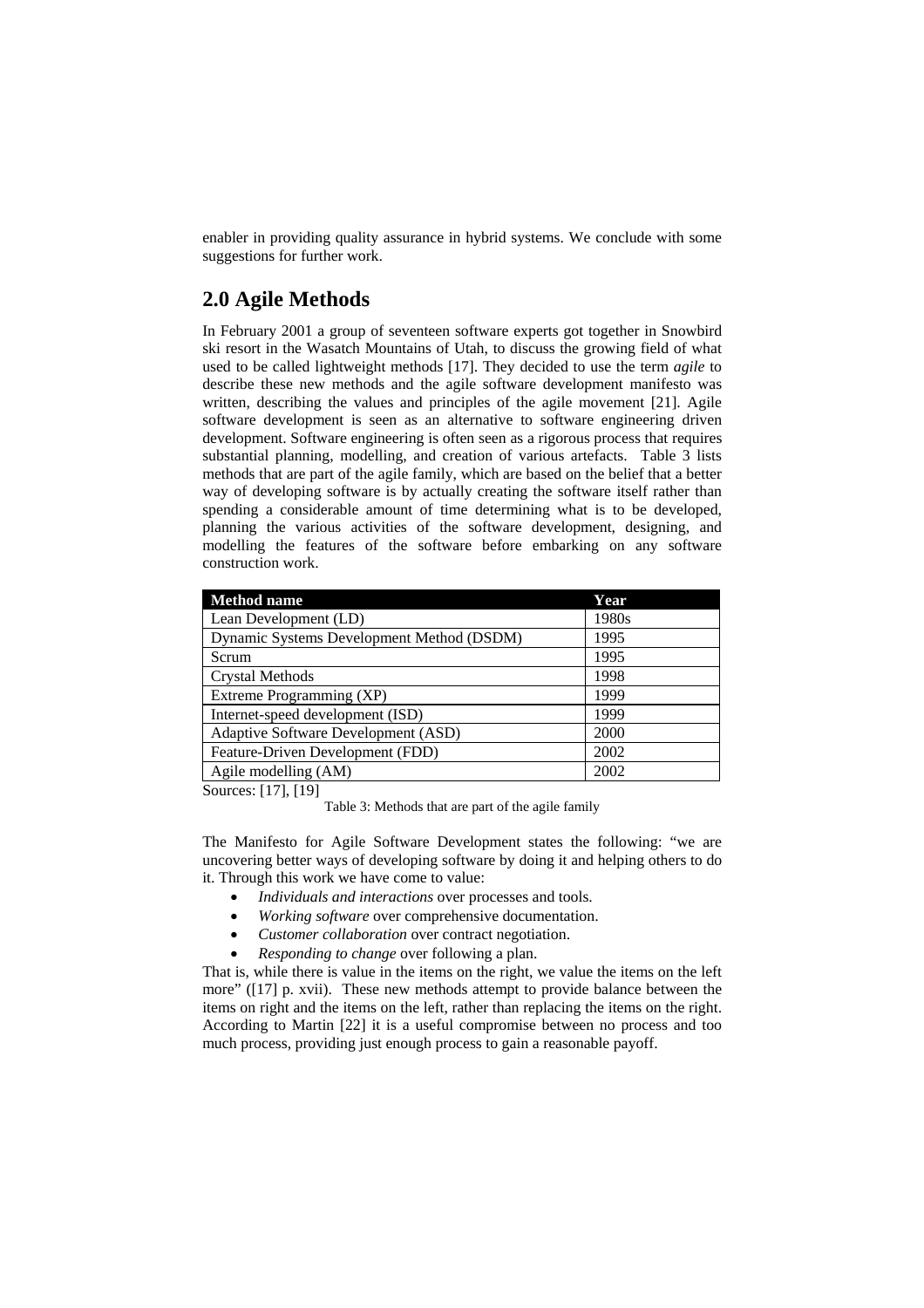Agile software development is based on customer satisfaction, early incremental delivery of software, small and highly motivated teams, informal methods, and minimal software processes [23]. Before the emergence of agile methods, there was a belief in the software industry that successful software development would succeed only through careful project planning, formalization, quality assurance, the use of analysis and design methods supported by CASE tools, and controlled and rigorous software development processes [6]. However, this plan-based software development tied the developers down in following the processes, where a considerable amount of time is spent in planning, eliciting systems requirements, designing and modelling the requirements, and writing extensive documentation rather than creating the actual system. Another major concern was that the systems requirements tended to change even before any new system could be fully implemented. In addition, 'high ceremony' methods like this are more suited for large scale industrial and scientific software development and when applied to software development for small and medium-sized business, the cost is overwhelming [6].

The 'minimal' process that is used with an agile software development method is based on the belief that during systems development it cannot be determined in advance which requirements will remain static and which ones will change due to changing business conditions. The requirements are prioritized, and the agile process recognizes the fact that the requirements and requirement priorities may well change during the development period. With agile methods, any function or feature of the software is developed immediately after minimal design to test it out, hence becoming a test-driven methodology. The agile process is based on the idea that analysis, design, development, and testing activities cannot be predicted and planned in advance [21].

### **3.0 Prescriptive Methods- Quality Focus**

According to Pressman [23], prescriptive methodologies can be classified broadly into four types; (a) the waterfall model, (b) incremental model-RAD (c) evolutionary development – prototyping, spiral model, concurrent development model and (d) specialized process models - component based software engineering. These software engineering models are process driven, where software process is seen as providing the necessary framework that enforces to perform the required tasks whereby a high quality software product is built. Process includes the approach to be taken for analysis, design and development of software.

Software engineering identifies the process layer (Figure1) as critical in enabling tools and methods to be used to develop quality software. According to Pressman, the process layer defines the framework activities - communication, planning, modelling, construction, and deployment, which must be established for effective delivery of the software. For software development projects, it provides for the following: (a) control activities, (b) work products, (c) milestones, (d) quality standards, and (e) change management for requirements.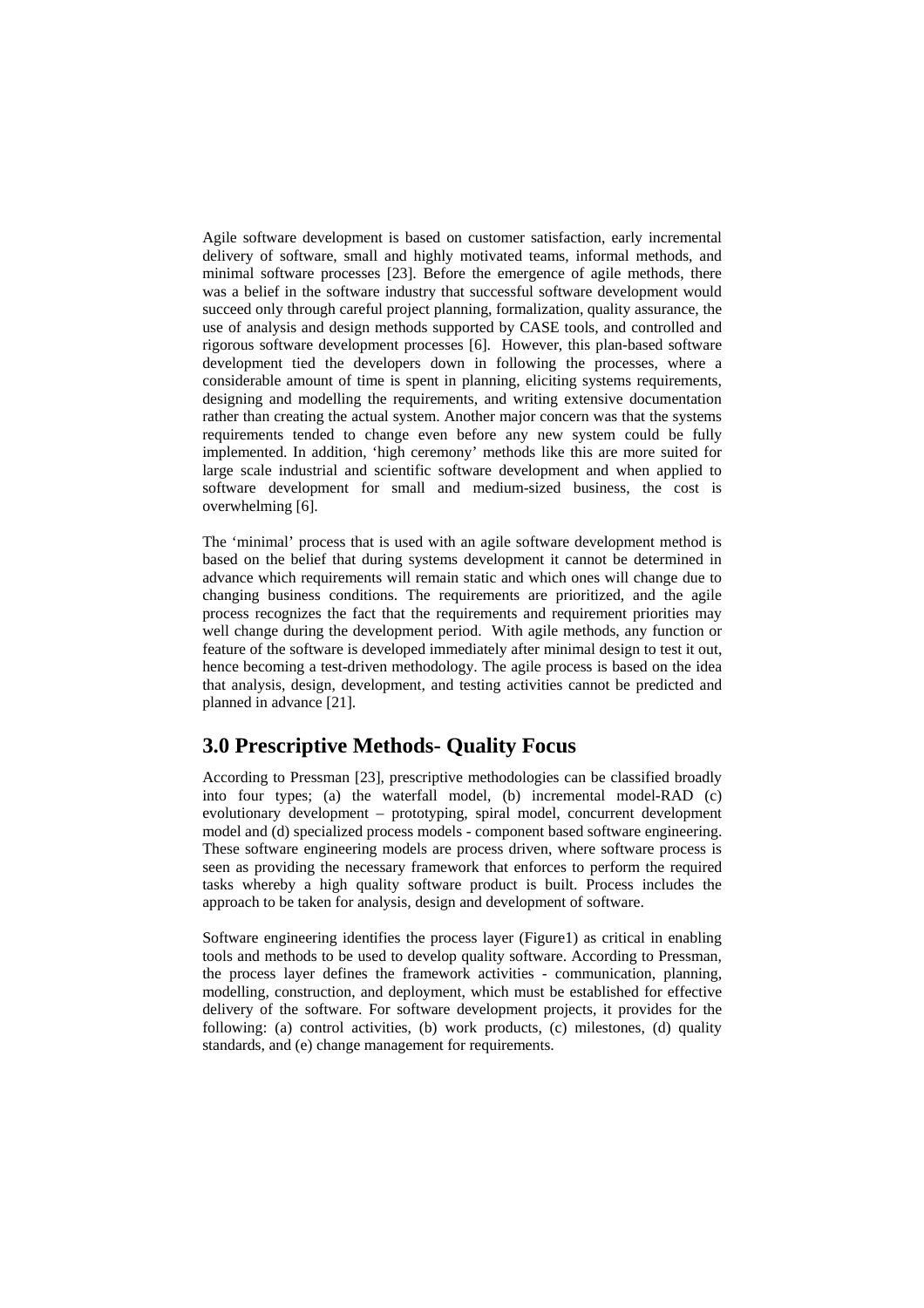

Figure 1: Software Engineering as a layered approach (from Pressman [23])

The software engineering perspective on quality is that accurate definition of requirements provides the necessary groundwork for ensuring quality of the software together with using quality metrics and employing rigorous testing. Software quality is also impacted by a combination of factors. According to Pressman these factors can be categorized into two types; those that can be measured directly (defects) and those that can only be measured indirectly (usability and maintainability).

In ensuring quality through this approach, a considerable amount of time is spent determining requirements before any software is written. A feasibility study, requirement elicitation and analysis, requirement validation, requirement reviews, and requirements management occur first. Various artefacts such as activity diagrams, class diagrams, and use cases are created to model systems requirements. System models; context models, behavioural methods, data models, and object models are developed based on requirements showing operational, functional, and behavioural characteristics of the system [6]. Before any coding begins, an architectural design is created showing the structure of data and program components and component level design is created to determine if software will work as planned [23]. This shows that with software engineering a considerable amount of design and modelling work happens, which may take months, before any attempt is made to create the software [6]. Software engineering views these detailed levels of activities, designs and models as critical for achieving quality whereas agilists believe creating this level of detailed artefacts in advance is unnecessary and time consuming [18],[22].

#### 3.1 Comparing Agile and Prescriptive Methods

There is substantial literature available regarding agile methods, documenting conditions where these methods are more suited for software development than prescriptive methods. Agile methods claim to offer an improvement in quality of software, requirements management, customer satisfaction, and team satisfaction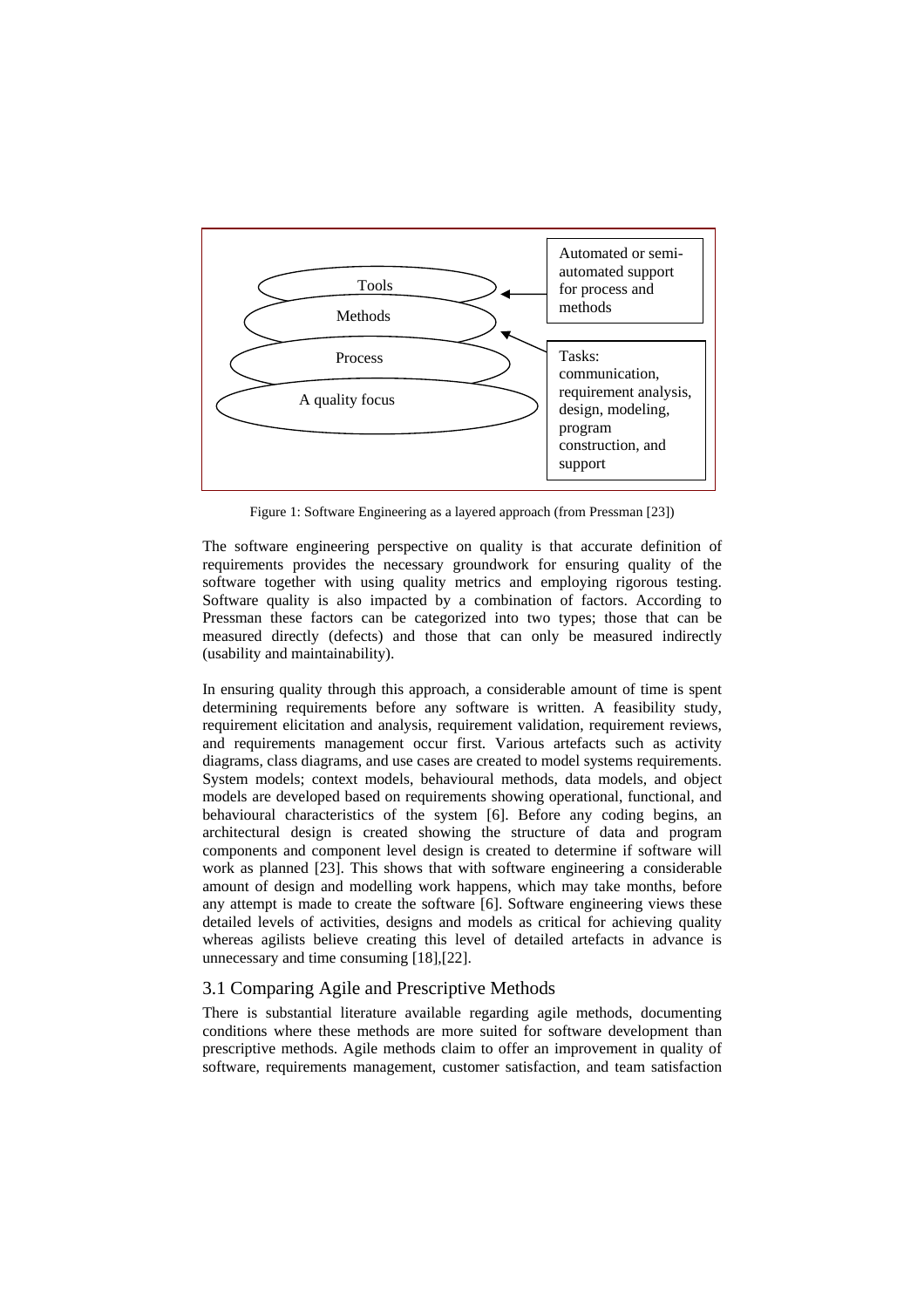[24] [25]. They suit software projects with uncertain requirements [21], which suggests that the agile practice of iteration as essential for software to be created. The rapid and iterative aspect of agile methods also enables frequent release of working products for customers to see throughout the entire development process [26],[27].

Agile methods emphasize that any process used should be effective and efficient and needs to change as an organization's needs change. Agile methods are based on the idea of 'barely sufficient process' [28],[29],[30], which agilists believe enables successful software development. Researchers also point out that moving away from extensive process based design enables development teams to meet customer demand quickly [31],[32]. Agile methods adopt the practice of simplicity, i.e. avoid any unnecessary work or tasks that do not add value to the project [18]. Communication and feedback enable developers to optimize various stakeholder involvements in agile projects [33]. Agile methods advocate a significant amount of interaction between the development team and the customer to create a positive working relationship. Hence, collaboration with customers is also regarded as one of the important agile software development practices [34],[24]. This practice emphasizes that all stakeholders must work together as a team throughout the development process.

To adopt agile methodologies, the software development team will need to be equipped with people-skills or soft-skills. According to Highsmith [17], agile methodologies place far more value on the interaction of talented individuals over the process and tools that are the key themes of prescriptive methodologies. Agile methods require team members to have appropriate communication skills for collaboration to happen in a team situation with customers and also have a friendly approach and talent to relate well with others [35]. Pressman [23] lists the following 'must have' traits of agile team members; (a) competence, (b) common focus, (c) collaboration, (d) decision-making ability, (e) fuzzy problem-solving ability, and (f) mutual trust and respect. It is a significant move away from technical skills as being the only important skills for any team member using a prescriptive methodology.

The pros and cons of agile methodologies are hotly debated and some critics of agile methodologies argue that agile concepts are simply the adoption of good practices from different prescriptive methodologies [36]. However Beck argues that this is a positive aspect, that agile methods are unique in identifying and unifying these practices [37]. However other pitfalls have been identified, such as; effective customer involvement is not possible, individuals have different personalities which can often be a barrier for forming an effective team, prioritizing requirements is difficult for large systems with many stakeholders, and simplicity requires extra work, which is difficult to carry out when working under pressure to meet deadlines [6].

### **4.0 Agile Practices and Quality Assurance**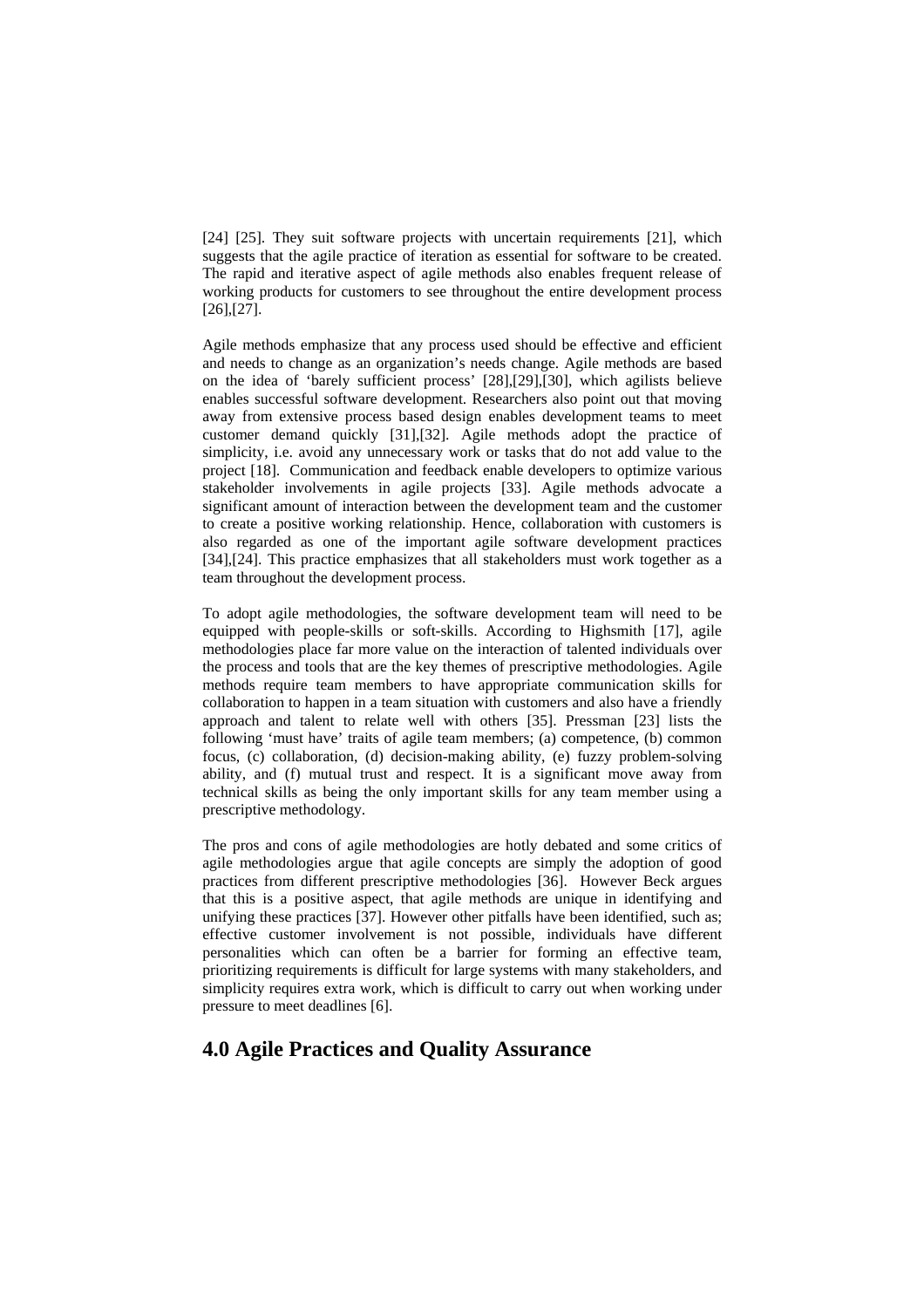In this section we explore the relationship between agile practices and Quality Assurance (QA). There are a number of agile practices that to varying degrees impact on quality but it is in design and implementation that we see the most striking examples of a quality focus. Quality in design is achieved by a continuous process of refactoring that works against the traditional notion of software entropy. Whereas in the past, constant changes to software might cause it to 'decay', constant refactorings during development and maintenance actually enable the design to improve [38].

Unlike some earlier approaches to developing software quickly and flexibly such as Rapid Application Development, agile approaches emphasize quality of design as the essential prerequisite to maintaining agility [39]. Fundamental to the ability to refactor is the role of testing in an agile development process. Indeed an emphasis on testing might be regarded as the most important feature of the agile approach, perhaps most clearly in Extreme Programming [37]. Testing in an agile process covers a number of important practices, including unit testing, a test-first approach to coding, tests written by users and continuous integration (which assumes a regression testing cycle). The central role of testing in the support of design quality through refactoring means that quality is built into the process of development rather then being merely a supporting concept. Research suggests that such an approach not only improves the quality of code but may be the most important quality related practice of agile methods, since test driven development is essentially focused on quality of service. [40]

If agile practices, particularly those that relate to testing, are intrinsically quality assured, this changes the role of QA in organisations that undertake agile development. For QA professionals to be relevant within this type of environment their working practices need to integrate with agile development. This means working closely with other team members, understanding that agile development is an evolutionary process and developing a range of skills that is wider than those of 'traditional' QA [41]. Such integration of QA into the agile development lifecycle is not only possible but fully compatible with widely used quality focused processes such as Software Quality Assurance (SQA) and Verification and Validation (V&V) [42].

Some agile practices integrate both development and QA activities, meaning that some QA work will be done by developers. Examples of such practices include integrated code inspection through pair programming, refactoring, collective code ownership and coding standards. In fact the main difference between the QA role in traditional and agile methods tends to be in the balance between static and dynamic techniques. In traditional 'high ceremony' methods, QA is focused on the review of static materials such as design documents and 'completed' code. Agile practices such as continuous integration are more dynamic QA techniques.

In summary, we might conclude that QA practices may occur earlier and more often in an agile rather than in a more traditional approach, but that they are equally, if not more, relevant.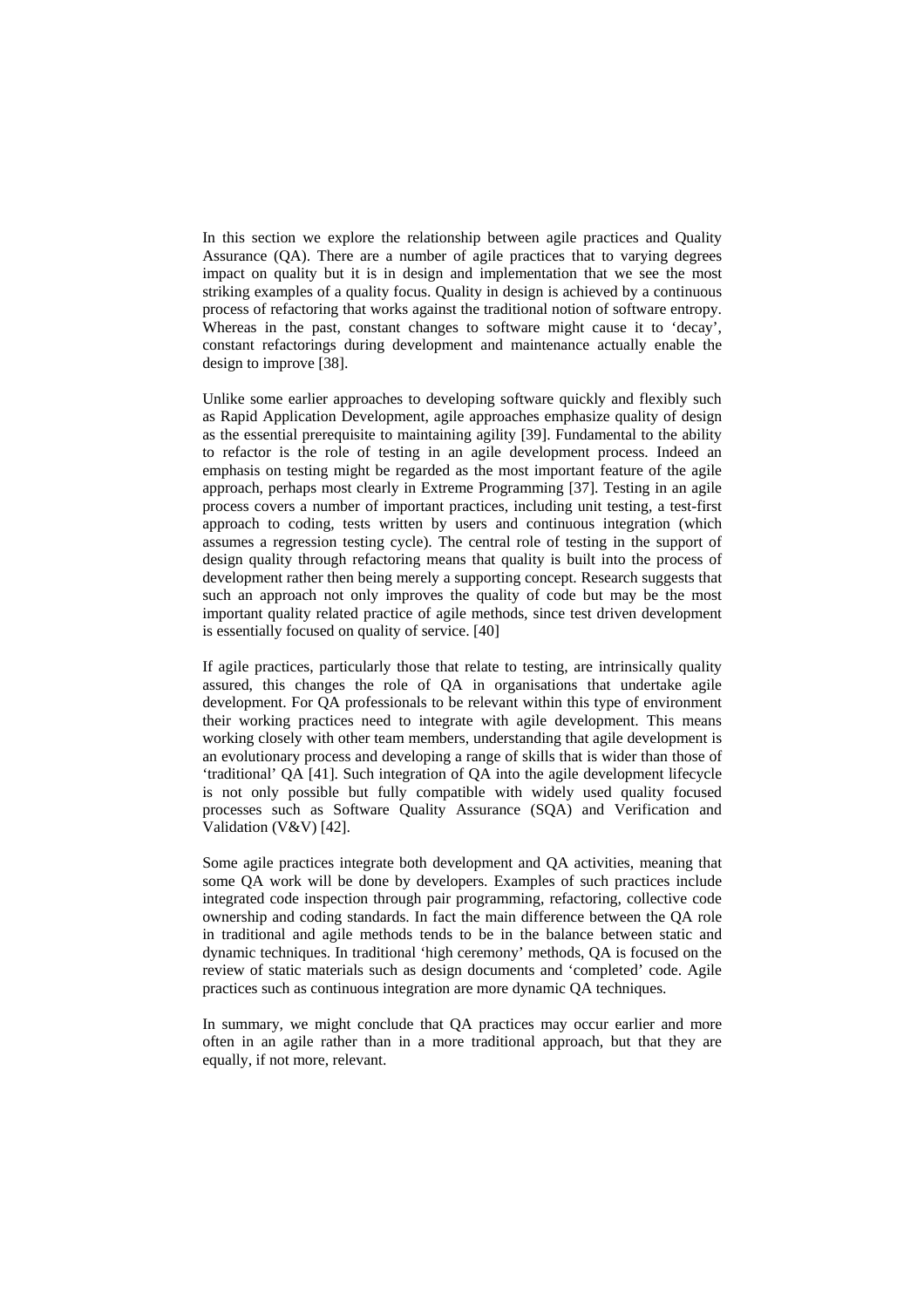## **5.0 Hybrid approaches to Agile Software Engineering**

If we are convinced by the previous arguments that moving to an agile approach does not necessarily compromise quality, we might usefully investigate why certain types of organisation and development team may nevertheless not be prepared to adopt a fully agile approach. Perhaps the key issue is the philosophy of agile methods, whereby we replace the traditional all encompassing methodology with a more flexible and less prescriptive approach. It may be that while there is an acceptance that agile methods can be useful in certain types of organisation or software project, that they are not sufficient for every case. We can see, for example, that agile methods provide a generative rule set which is a minimum set of things that apply to all projects, whilst being aware that organizations themselves are complex and adaptive systems, where individuals are self organising and results may be innovative and emergent [43]. As a consequence of this, some organisations may perceive agile methods to be inadequate in both detail and coverage to provide a fully viable methodology. In an industry where significant investment has been made in engineering approaches such as ISO 9000, the Capability Maturity Model (CMM), and a number of industry-led initiatives such as the Unified Modeling Language and the Unified Process, there is sure to be a reluctance to accept wholesale change.

One problem that has reinforced this perception is that there are many different methodologies purporting to be 'agile', so that there seems to be an emphasis on the quantity of different methods rather than the quality of the methodology. Different methods tend to focus on different aspects of the software development lifecycle, meaning that a single method may not provide sufficient support for all aspect of the lifecycle. Further, many methods seem to include a large number of abstract principles rather than concrete guidance. Indeed, one analysis showed that five out of nine agile software development methods that were analysed emphasised abstract principles rather than concrete guidance [19]. This issue is complicated further where abstract principles are not clearly understood. The concept of metaphor, for example, has proved both confusing in principle and of little utility in practice [44]. Faced with methods that in some cases could be regarded as replacing rigor with smoke and mirrors, organisations might feel justified in fearing that replacing traditional prescriptive methods with much less formal ones might compromise quality. Because of this, we have seen a number of examples of agile practices being used in a complementary manner with more formal processes.

#### **5.1 Hybrid Approaches in Practice**

Manhart and Schneider [45] report on an organisation where the agile principles of unit testing and test-first development were integrated into an existing formalised process. The organisation did not feel that agile methods could be adopted indiscriminately, but rather that certain principles could be adapted to deal with specific issues related to developing embedded systems. Although the change to a test-first approach was somewhat radical from the programmer perspective,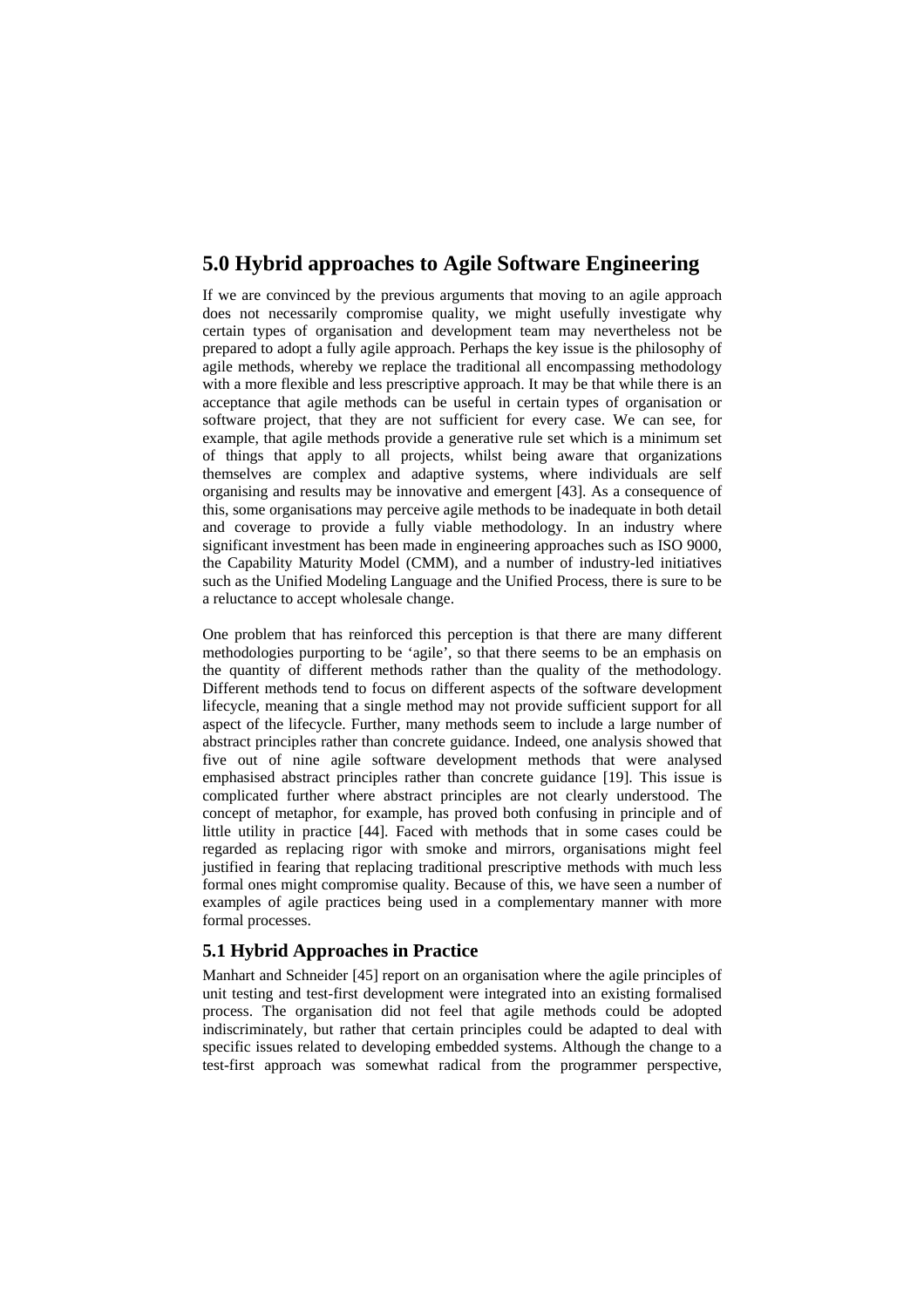changing from an implement-document-test mindset to a test-implement-document mindset, it was felt to be beneficial in terms of software quality.

Such hybrid approaches underline that fact that the broad goals of engineering and agile development are already the same: to develop the required software at an appropriate cost and meet the customer's quality requirements. Thus there is no conflict of interest between agile and more formal approaches, rather a change of emphasis. For example, quality certification assumes that process quality will equate to product quality, but the agile perspective puts more emphasis on product quality, though reflective practice rather than a restrictive process. Traditional quality processes are also not entirely incompatible with an agile approach. For example, Capability Maturity Model Integration (CMMI) has many process areas and practices that are compatible with agile practices [46]. Lycett et al [47] suggest a framework based on activities, artefacts and patterns that embraces agile practices while still providing an audit trail. Some agile methods also stress certain artefacts and activities as a minimum level of ceremony, such as ICONIX [48]

A further hybrid approach is described by Armitage [49], which overlays an agile process with higher level design approaches. The intent here is to avoid the potential fragmentation of the overall design by developing low fidelity redesigns of existing builds to assist in refactoring. In addition, a further 'project vision' level of design is suggested. This hybrid approaches attempts to balance the empirical approach of high fidelity low level components with low fidelity, high level components, to provide the overall vision of the product. Again, design quality is seen as the key driver.

In all of the approaches that attempt to balance agile practices with more traditional engineering approaches, there is an attempt to get the benefits of both discipline and agility. The benefits can be that none of the existing value of the current methodology is lost, but that new value may be added. This may include the development of individual skills, such as the ability to plan through the revising of decisions in iterations and refactorings [50]

### **6.0 Components and the Economics of Quality**

In our previous discussion we have reviewed a range of research material that suggests that it is possible to integrate agile practices within a more formal engineering focused software development process to enhance quality. However there is a further argument regarding software quality and agile development that we need to address, which is that agile development alone does not lead to total quality because of its minimalist approach. The economics of agile development assume that once a piece of software meets its requirements within the current development that it is good enough. Further enhancement of the software is therefore economically unjustifiable, in other words, total quality is economically bad. In contrast, in the development of software components that are designed for reuse, perfectionism is economically good, thus the concept of 'trusted components' [51]. For this argument we might infer that to enhance software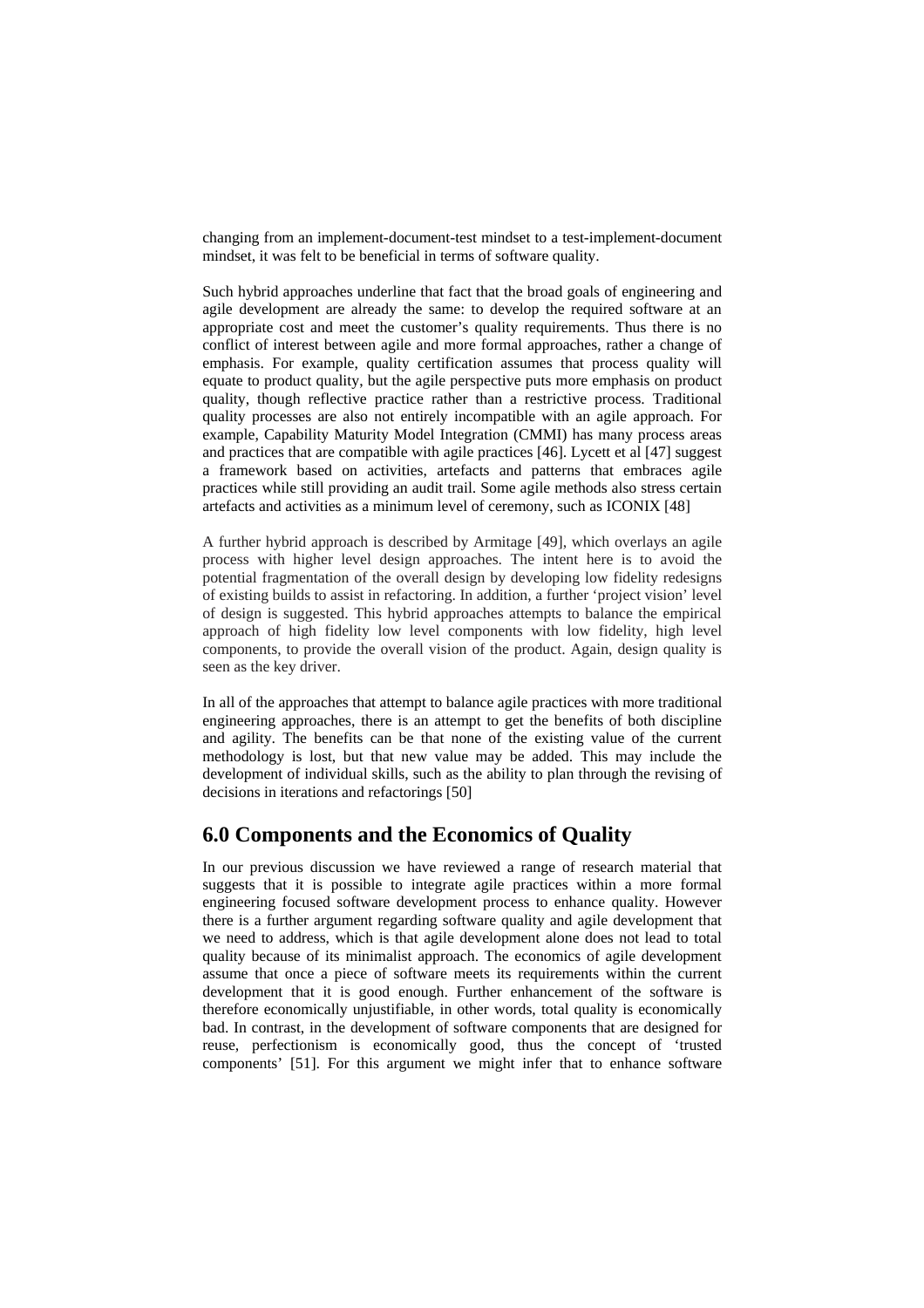quality as much as possible we should adopt features from both agile development and Component Based Software Development (CBSD). At first glance it may appear that the low ceremony agile approach and the high ceremony component engineering approaches are incompatible. However it is also true that agile development is very appropriate for the development of discrete high fidelity software parts, which is one way of defining a component. Again, therefore, we can see the potential for a hybrid approach that integrates features of component development and agile practice [52].

For such an approach to be successful, there needs to be an acknowledgment that certain parts of our software development process will be more high ceremony than others, that we may use a more structured and formal process to develop components that we do the develop the systems that reuse them. [53]. By combining these approaches we can develop product line frameworks that provide multiple applications from a common framework and components

# **7.0 Test Related Practices as the Key to Quality Assurance**

In all of the hybrid approaches we have discussed in this papers. The most important features that bridge the different development philosophies are quality assurance practices embedded in testing related activities. Thus in any hybrid development approach the constant factor should be a comprehensive testing framework and set of practices. In turn, a robust testing strategy enables safe refactoring to ensure design quality. Pair programming in both component and product areas ensures a further quality assurance role for developers. Figure 2, adapted from Wills [53], shows how these test related quality assurance strategies can be applied in an integrated component based and agile development environment. Here, a higher ceremony approach is used to build components, including rigorous testing and a search for perfection, justified by the economics of reuse. A lower ceremony agile approach is used to build products, which are built to meet customer requirements. The integration of components and products is achieved by the use of product lines, families of products that enable the reuse of components between multiple products. Unifying these hybrid approaches is an integrated test framework that enables the quality assurance activities of refactoring and pair programming to be effective.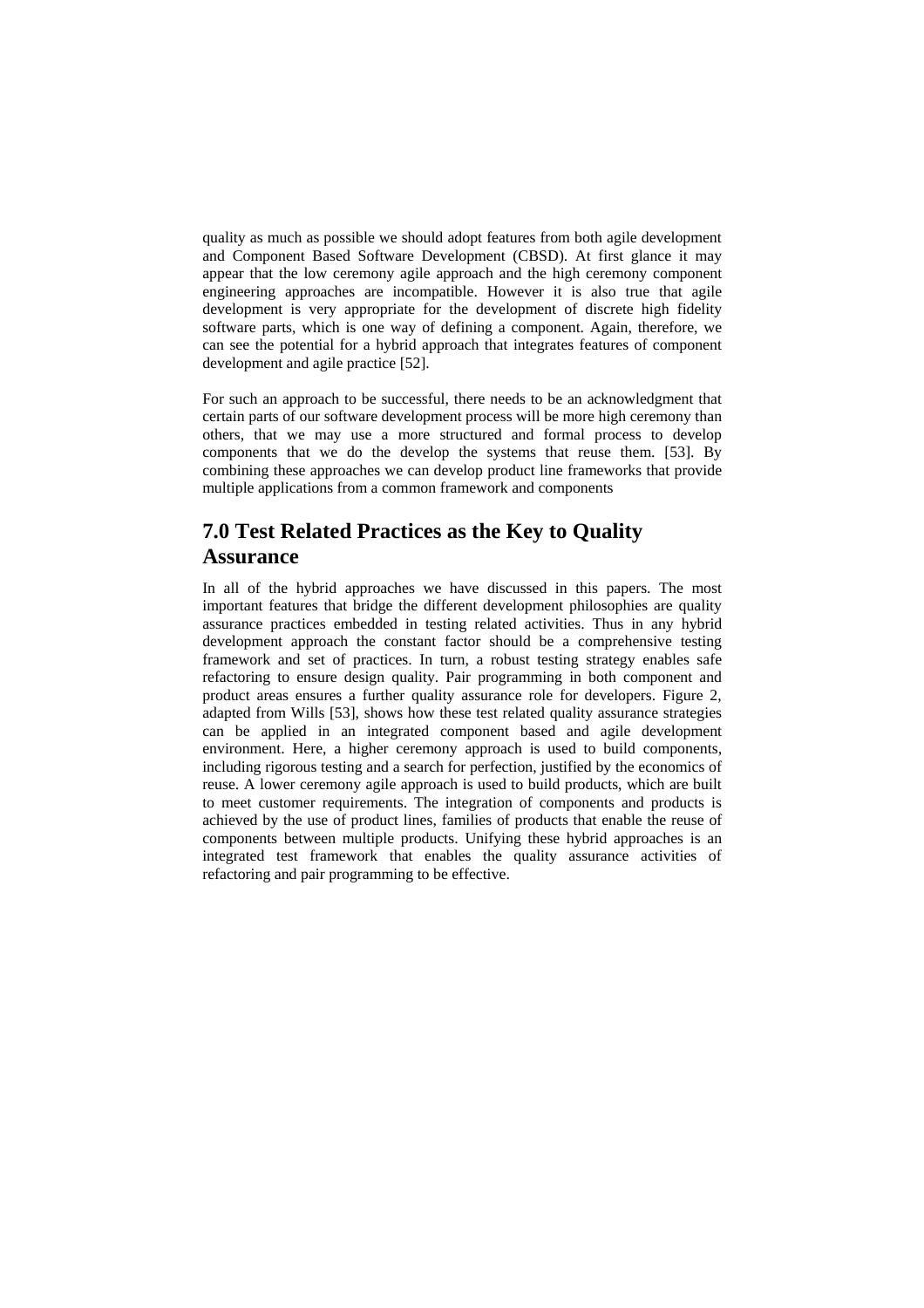

Figure 2: Test-related quality assurance strategies in an integrated component-based and agile development environment

## **8.0 Conclusions and Further Work**

In this paper we have explored both agile development methods and their potential use with hybrid development approaches alongside more prescriptive, high ceremony methods. Previous research indicates that test based practices are perhaps the most easily accepted and immediacy useful of agile practises that can be integrated into existing formal approaches. Other authors have suggested that a combination of agile and component based software development may be good way to overcome the economic constraints on quality assurance in an agile development environment. In this paper we have further proposed that test related practices are the most significant enabler in providing quality assurance in hybrid systems.

Research into combined component based and agile development has so far been limited. Field studies are required to explore the issues raised in this paper regarding the relationship between quality and the economics of agile development, and the pivotal role of testing in improving project success and overall software quality.

### **9.0 References**

- [1] Wallace L & Kell M (2004). Software project risks and their effect on outcomes*, Communications of the ACM*, 47, 4, 68-73.
- [2] Keil M & Robey D (2001). Blowing the whistle on troubled software projects*, Communications of the ACM*, 44, 2, 87-93.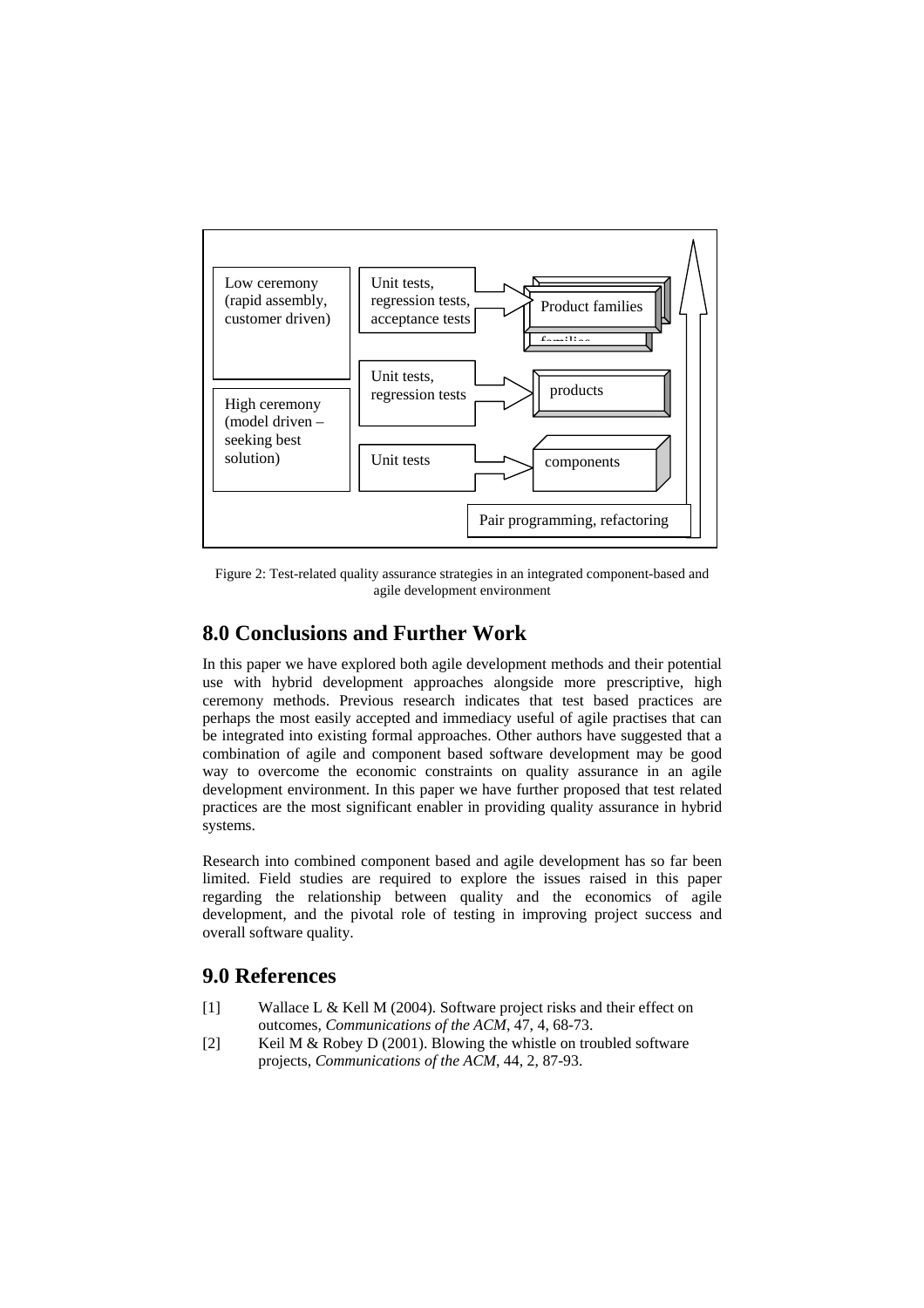- [3] Mahaney R C & Lederer A L, Runaway information systems projects and escalating commitment, proceedings of ACM SIGCPR conference on computer personnel research, pp291 - 296, New Orleans, United States, 1999
- [4] US Government Accounting Office, *Report FGMSD-80-4: Contracting for Computer Software development: Serious problems require management attention to avoid wasting additional millions.* 1979, US Government Accounting Office.
- [5] *Extreme CHAOS*, Standish Group, Standish Group International Inc., [http://www.standishgroup.com/sample\\_research/PDFpages/extreme\\_chao](http://www.standishgroup.com/sample_research/PDFpages/extreme_chaos.pdf) [s.pdf](http://www.standishgroup.com/sample_research/PDFpages/extreme_chaos.pdf), (visited January 2006)
- [6] Sommerville I, *Software Engineering (7th edition)*. Addison-Wesley 2004, ISBN 0-321-21026-3
- [7] Whyte G & Bytherway A (1996). Factors affecting information systems' success*, International Journal of Service Industry Management*, 7, 1, 74- 93.
- [8] Avison D & Fitzgerald G, *Information systems development: methodologies, techniques and tools (2nd ed.)*. McGraw-Hill 1995, ISBN 0-632-01644-2
- [9] de Abreu A & Conrath D, The role of stakeholders' expectations in predicting information systems implementation outcomes., proceedings of Conference on Computer Personnel Research, pp408-415, St Louis, Missouri, United States, 1993
- [10] Ewusi-Mensah K (1997). Critical Issues in Abandoned Information Systems Development Projects*, Communications of the ACM*, 40, 9, 74- 80.
- [11] Dhillon G, Interpreting Key Issues in IS/IT Benefits Management., proceedings of 33rd Hawaii International Conference on System Science, pp1-9, Hawaii, 2000
- [12] Ewusi-Mensah K, *Software Development Failures*. MIT Press 2003, ISBN 0-262-05072-2
- [13] Jayaratna N, *Understanding and evaluating methodologies NIMSAD: A systemic framework*. McGraw-Hill 1994,
- [14] Avison D & Fitzgerald G (2003). Where Now for Development?*, Communications of the ACM*, 46, 1, 79-82.
- [15] Taylor H (2001). Information Systems Development Practice in New Zealand*, New Zealand Journal of Applied Computing and Information Technology*, 5, 2, 80-84.
- [16] Baird S, *Teach Yourself Extreme Programming in 24 Hours*. Sams Publishing 2003, ISBN 0-672-32441-5
- [17] Highsmith J, *Agile Software Development Ecosystem*. Addison-Wesley 2002, ISBN 0-201-76043-6
- [18] Koch A S, *Agile Software Development: Evaluating The Methods For Your Organization*. Artech house 2005, ISBN 1-5805-3842-8
- [19] Abrahamsson P, Warsta J, Siponen M,Ronkainen J, New Directions on Agile Methods: A Comparative Analysis, proceedings of 25th International Conference on Software Engineering, pp244 - 254, Portland,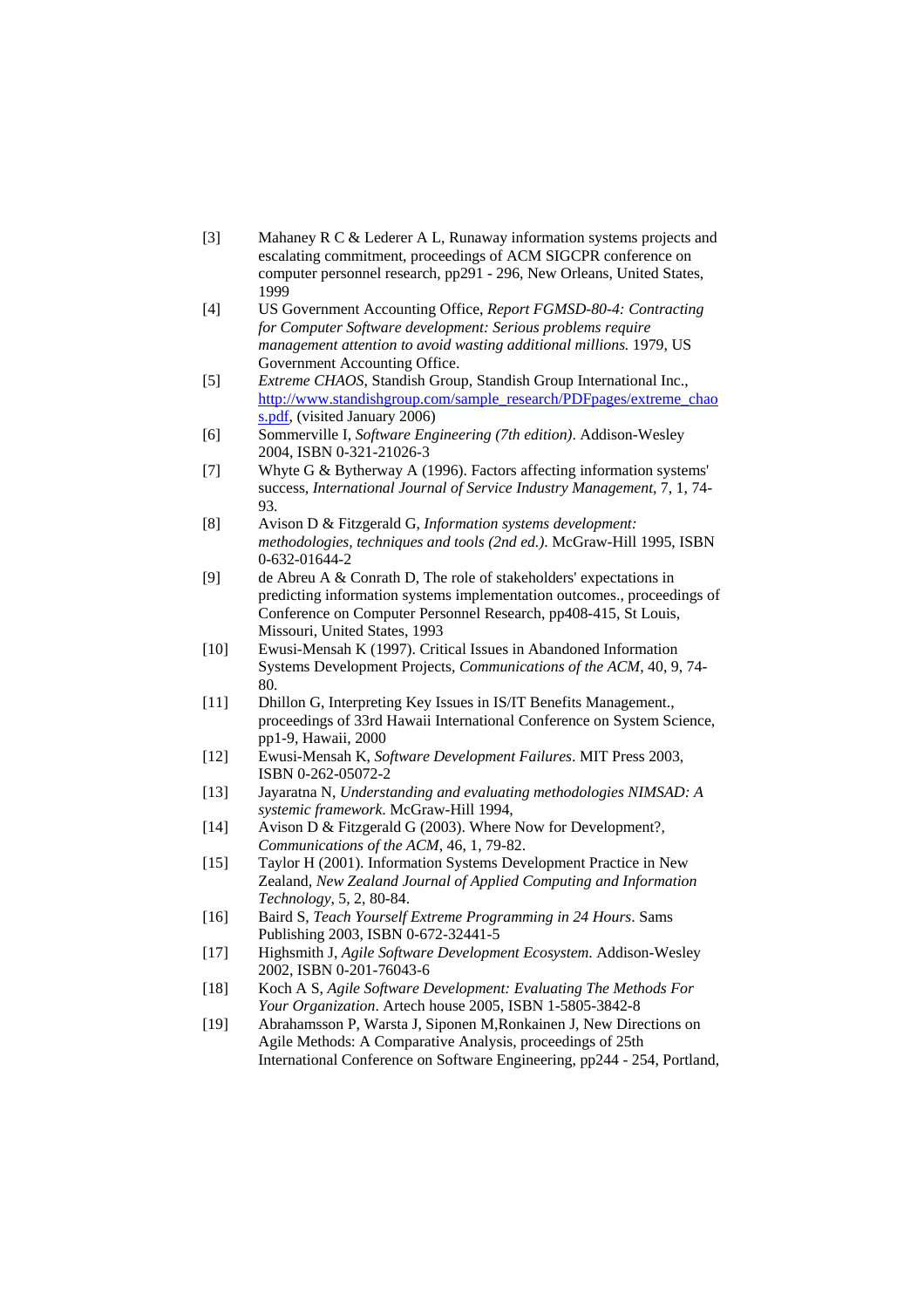Oregon, 2003

- [20] Lewis P J, *Information Systems Development: Systems Thinking in the Field of IS*. Pitman 1994, ISBN 0-273-03107-4
- [21] *The New Methodology*, Fowler M, MartinFowler.com, <http://www.martinfowler/articles/newMethodology.html>, (visited January 2006)
- [22] Martin R C, *Agile Software Development: Principles, Patterns and Practices*. Prentice Hall 2003, ISBN 0-135-97444-5
- [23] Pressman S, *Software Engineering: A Practitioner's Approach (6th edition)*. McGraw-Hill 2005, 0-07-285318-2
- [24] Ceschi M, Sillitti A, Succi G,Panfilis S D (2005). Project Management in Plan-Based and Agile Companies*, IEEE Software*, 22, 3, 21-27.
- [25] Patton J, Hitting The Target: Adding Interaction Design to Agile Software Development, proceedings of Conference on Object Oriented Programming Systems Languages and Applications (OOPSLA), pp1 – ff, Seattle, Washington, 2002
- [26] Schatz B & Abdelshafi I (2005). Primavera Gets Agile: A Successful Transition to Agile Development*, IEEE Software*, 22, 3, 36-42.
- [27] Johnson J, *Turning Chaos into Success*, in *Software Magazine*. 1999. p.30-39.
- [28] Little T (2005). Context-Adaptive Agility: Managing Complexity and Uncertainty*, IEEE Software*, 22, 3, 28-35.
- [29] Grossman F, Bergin J, Leip D, Merritt S,Gotel O, One XP Experience: Introducing Agile (XP) Software Development Into a Culture That is Willing But Not Ready., proceedings of 2004 Conference of the Centre for Advanced Studies on Collaborative Research, pp242-254, Markham, Ontario, Canada, 2004
- [30] Cockburn A, *Agile Software Development*. Pearson Education, Inc 2001, ISBN 0-201-69969-9
- [31] *Caterpillar Digs into Agile Development*, DePauw T, <http://www.computerworld.com/printthis/2002/0,4814,67147,00.html>, (visited January 2006)
- [32] *Users Warm Up To Agile Programming*, Sliwa C, ComputerWorld, <http://www.computerworld.com/printthis/2002/0,4814,69182,00.html>, (visited January 2006)
- [33] Lindstrom L & Jeffries R (2004). Extreme Programming and Agile Software Development Methodologies*, Information Systems Management*, 21, 3, 41-52.
- [34] Thomas D (2005). Agile Programming: Design to Accommodate Change*, IEEE Software*, 22, 3, 14-16.
- [35] Cockburn A & Highsmith J (2001). Agile Software Development: The People Factor*, IEEE Computer*, 34, 11, 131-133.
- [36] Stephens M & Rosenberg D, *Extreme Programming Refactored: The Case Against XP*. Apress 2003, ISBN 1-59-059096-1
- [37] Beck K, *Extreme Programming Explained: Embrace Change*. Addison-Wesley 1999, ISBN 0-201-61641-6
- [38] Fowler M, *Refactoring: Improving the Design of Existing Code*. Addison-